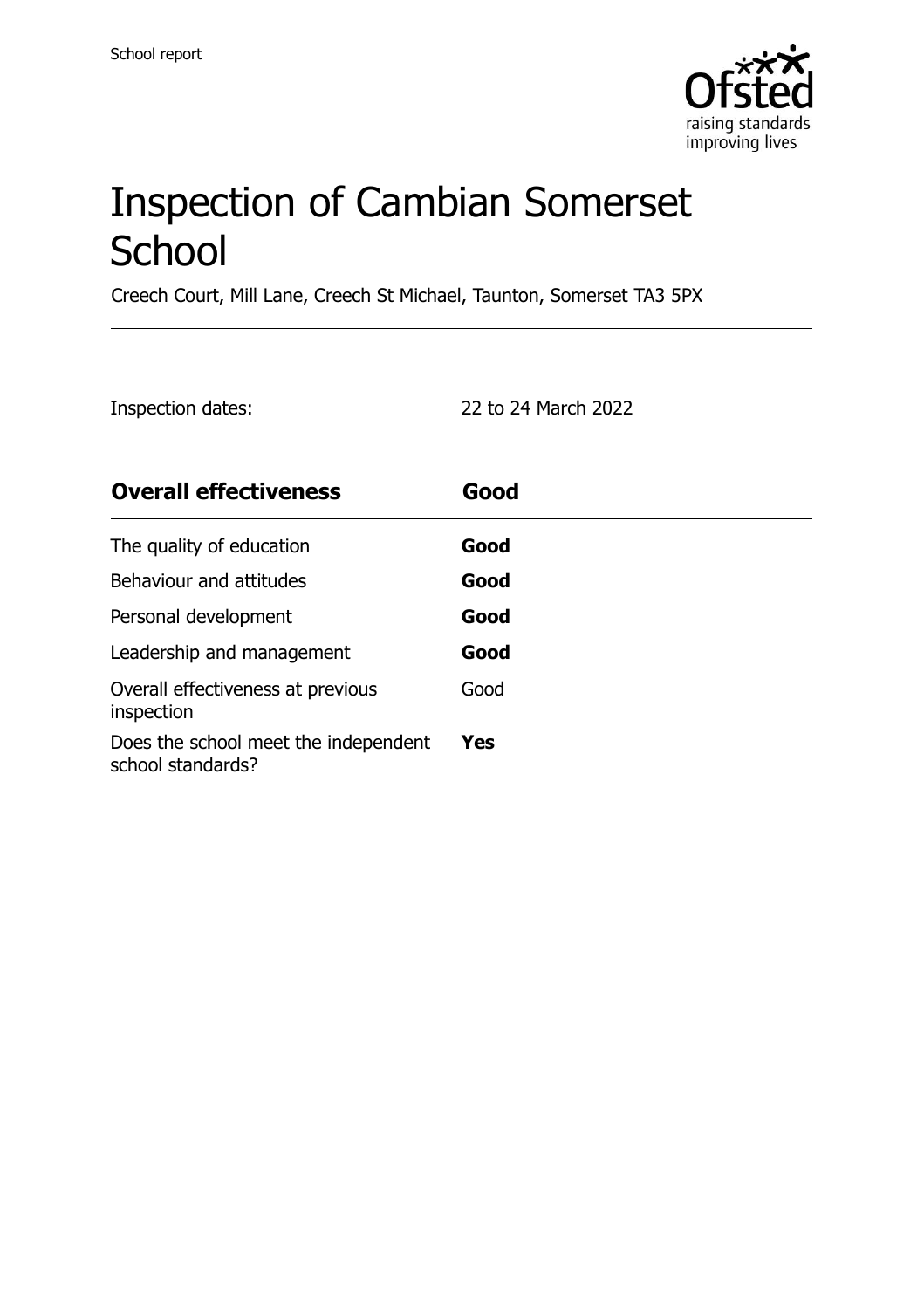

# **What is it like to attend this school?**

Pupils blossom at this caring and happy school. Staff nurture pupils well and pupils feel valued and safe. There are positive relationships between staff and pupils. Pupils learn to value their education because staff help them experience success.

Leaders focus on making sure everyone understands pupils' needs. Staff promote inclusion effectively. They deliver regular, targeted therapeutic and academic support to enhance pupils' experiences. Pupils benefit from tailored provision that meets their needs well.

Pupils can present with complex and difficult behaviour. However, clear expectations and routines help to secure a calm and friendly atmosphere. When pupils do present with challenging behaviours, staff know what to do and calm things quickly. Pupils' behaviour improves rapidly over time. They are well prepared for the next stage of their education, employment or training.

Everyone gets on well together. Pupils say that bullying is not a problem and, when it does happen, staff deal with it quickly. Leaders ensure that the whole community has high expectations of pupils. Many parents praise the school and say it has transformed their children's lives.

#### **What does the school do well and what does it need to do better?**

Leaders, including those responsible for governance, have high expectations for what they want pupils to achieve. They aim to help pupils to believe in themselves, value their education and develop the independence to succeed as they move into adulthood. Leaders are clear that each child needs exactly the right curriculum to suit their individual learning requirements. They make sure they use the information from pupils' individual education, health and care plans to deliver the support that pupils need. Pupils appreciate the caring environment that has been created for them.

Leaders have constructed an ambitious academic curriculum that covers the scope and expectation of the national curriculum. Many subject leaders are appropriately skilled and have the level of knowledge needed to ensure that their subjects are planned cohesively. Some subjects are further on than others. Where they are strong, subject leaders have used their knowledge to sequence learning based on what they want pupils to remember. Where they are less developed, the use of assessment is overly focused on what pupils will produce or learn at the end of a project. This means gaps in pupils' knowledge sometimes go unnoticed. This slows the progress that pupils make.

Staff deliver the intended curriculum effectively. Relationships between staff and pupils are strong. Teachers use praise effectively in order to support pupils to succeed and develop pride in their work and learning. Lessons are calm and orderly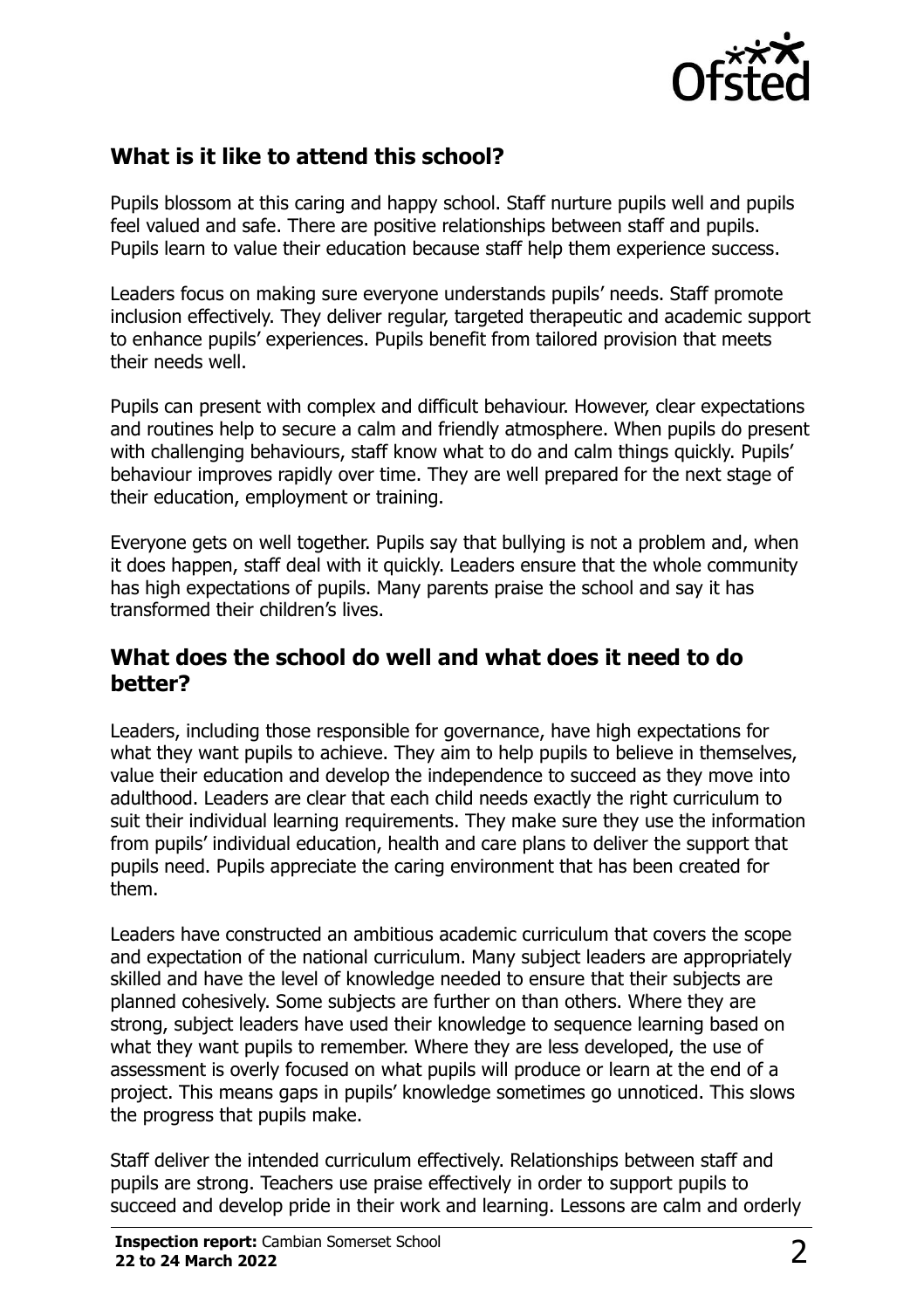

as a result. Pupils want to do well because they recognise that teachers are supporting them effectively.

Leaders know that reading is important for pupils. They have made it a priority. For example, pupils now have daily reading lessons. Leaders have also created a new library. Some pupils are enthusiastic about the chance to read books there. Leaders have also purchased a new published scheme to support the teaching of early readers. This is beginning to have an impact. However, some teachers are not as confident in teaching early reading as others. Leaders recognise that this is a priority moving forwards.

The wider curriculum promotes pupils' character, independence and self-esteem effectively. Pupils learn about different faiths and cultures. They are encouraged to be responsible and active citizens. For example, they learn about why recycling is important, what healthy relationships look like and why it is good to live in a diverse community. Careers education is woven within the curriculum and starts early. Pupils learn about the attributes needed to be successful in different walks of life.

Extra-curricular activities such as field trips and clubs extend pupils learning well. For example, pupils speak enthusiastically about times they have visited Bristol cathedral, museums and galleries. Staff promote pupils' independence well. This includes securing opportunities to develop life skills through work experience. Pupils understand each other and older pupils are positive role models for their younger peers. They engage very well in lessons and contribute positively to the life of the school.

# **Safeguarding**

The arrangements for safeguarding are effective.

Leaders take safeguarding very seriously. They follow their safeguarding policy carefully, which is published on the school website. Leaders know pupils and their families very well. Staff keep in touch with parents, so concerns are discussed immediately. Leaders ensure that staff are appropriately trained. Staff document any safeguarding concerns diligently.

Leaders make appropriate checks on the suitability of staff. They record the checks they make vigilantly on a single central register.

Pupils have lots of opportunities in the curriculum to learn about keeping safe. For example, they learn about the risks they face when they are online.

# **What does the school need to do to improve?**

# **(Information for the school and proprietor)**

■ Pupils learn the curriculum well. However, the use of assessment is some subjects is overly focused on outcomes and skills. This means that gaps in pupils'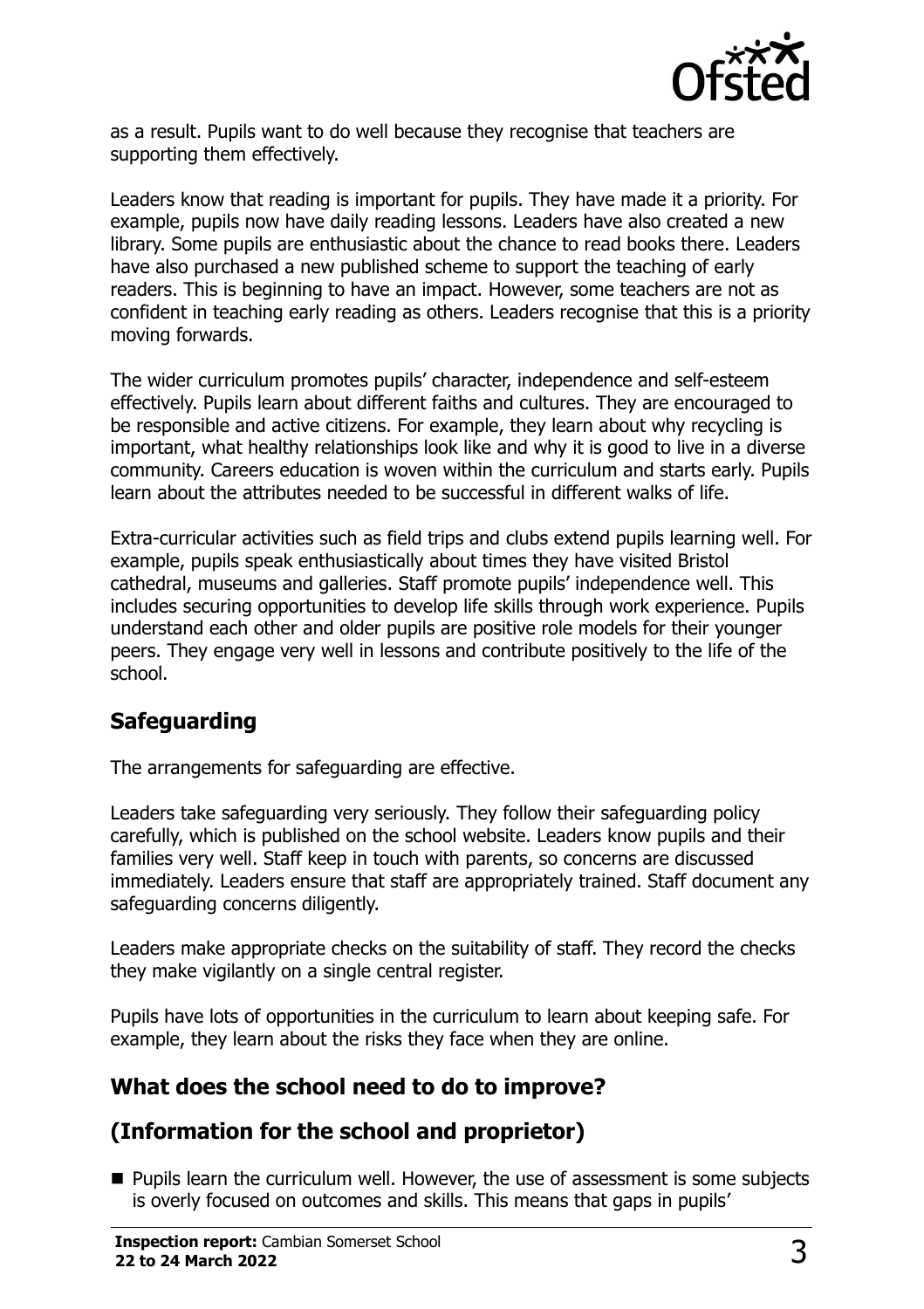

knowledge are not consistently identified and filled. Leaders need to ensure that all subject leaders use their subject knowledge to develop assessment that focuses on the knowledge they want pupils to remember.

■ Leaders have raised the profile of reading in the school. There are now useful strategies that focus on improving pupils' reading. Leaders have started to improve how they teach pupils who still need to learn phonics. However, some staff are more confident than others. Leaders should ensure that all staff have the knowledge and confidence to implement the new early reading strategy effectively.

### **How can I feed back my views?**

You can use [Ofsted Parent View](http://parentview.ofsted.gov.uk/) to give Ofsted your opinion on your child's school, or to find out what other parents and carers think. We use information from Ofsted Parent View when deciding which schools to inspect, when to inspect them and as part of their inspection.

The Department for Education has further quidance on how to complain about a school.

If you are the provider and you are not happy with the inspection or the report, you can [complain to Ofsted.](http://www.gov.uk/complain-ofsted-report)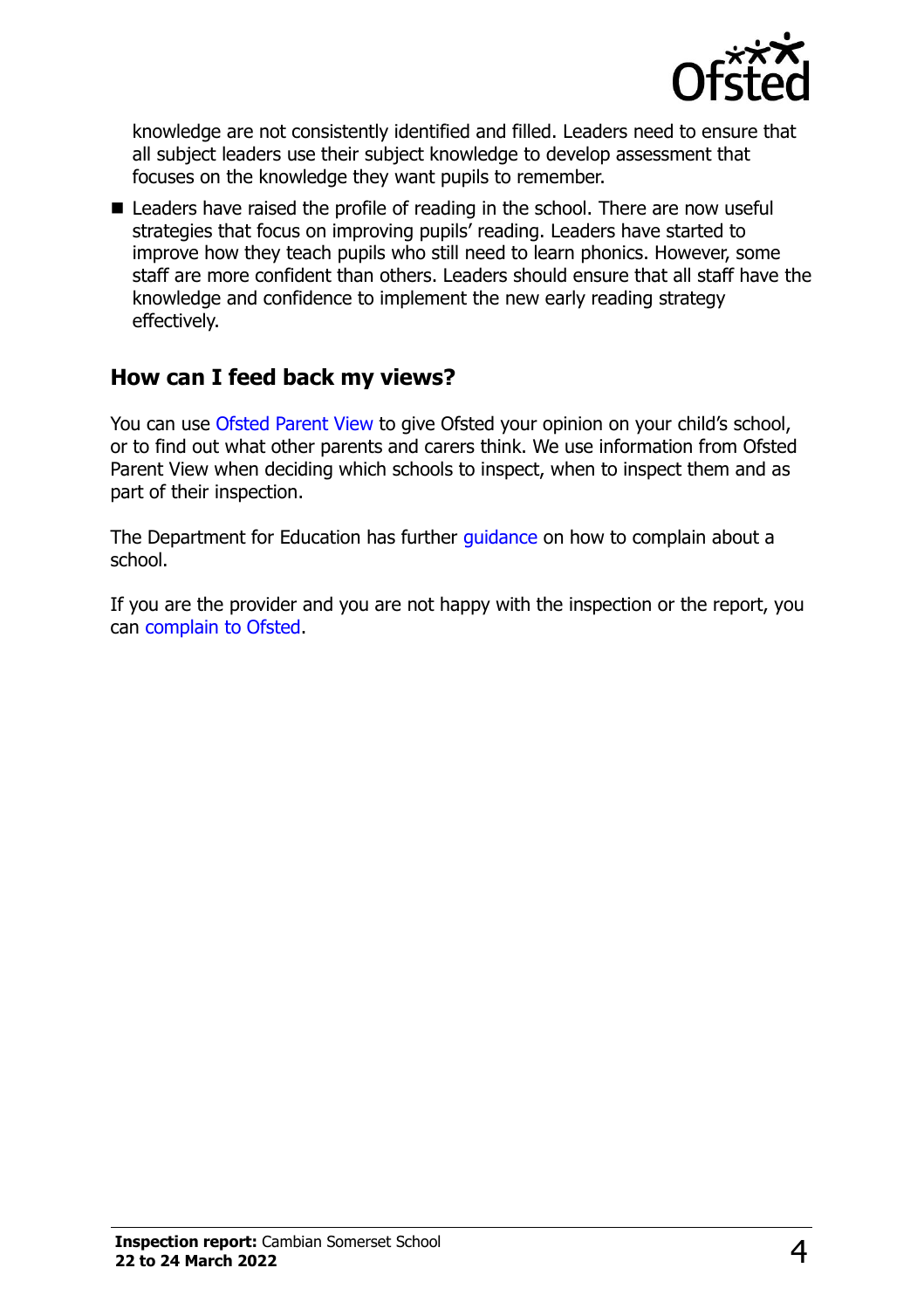

# **School details**

| Unique reference number             | 131455                                                                                        |
|-------------------------------------|-----------------------------------------------------------------------------------------------|
| <b>DfE registration number</b>      | 933/6211                                                                                      |
| <b>Local authority</b>              | Somerset                                                                                      |
| <b>Inspection number</b>            | 10212878                                                                                      |
| <b>Type of school</b>               | Other independent special school                                                              |
| <b>School category</b>              | Independent school                                                                            |
| Age range of pupils                 | 10 to 18                                                                                      |
| <b>Gender of pupils</b>             | Mixed                                                                                         |
| Number of pupils on the school roll | 32                                                                                            |
| <b>Number of part-time pupils</b>   | $\mathbf{0}$                                                                                  |
| <b>Proprietor</b>                   | Cambian Childcare Ltd                                                                         |
| <b>Chair</b>                        | Faroug Sheikh                                                                                 |
| <b>Headteacher</b>                  | Louisa Jessep                                                                                 |
| <b>Annual fees (day pupils)</b>     | £51,500 to £80,500                                                                            |
| <b>Telephone number</b>             | 01823 443133                                                                                  |
| Website                             | www.cambiangroup.com/childrensservices<br>/specialisteducationservices/esddayschool<br>s.aspx |
| <b>Email address</b>                | somersetschooloffice@cambiangroup.com                                                         |
| Dates of previous inspection        | 14 to 16 March 2018                                                                           |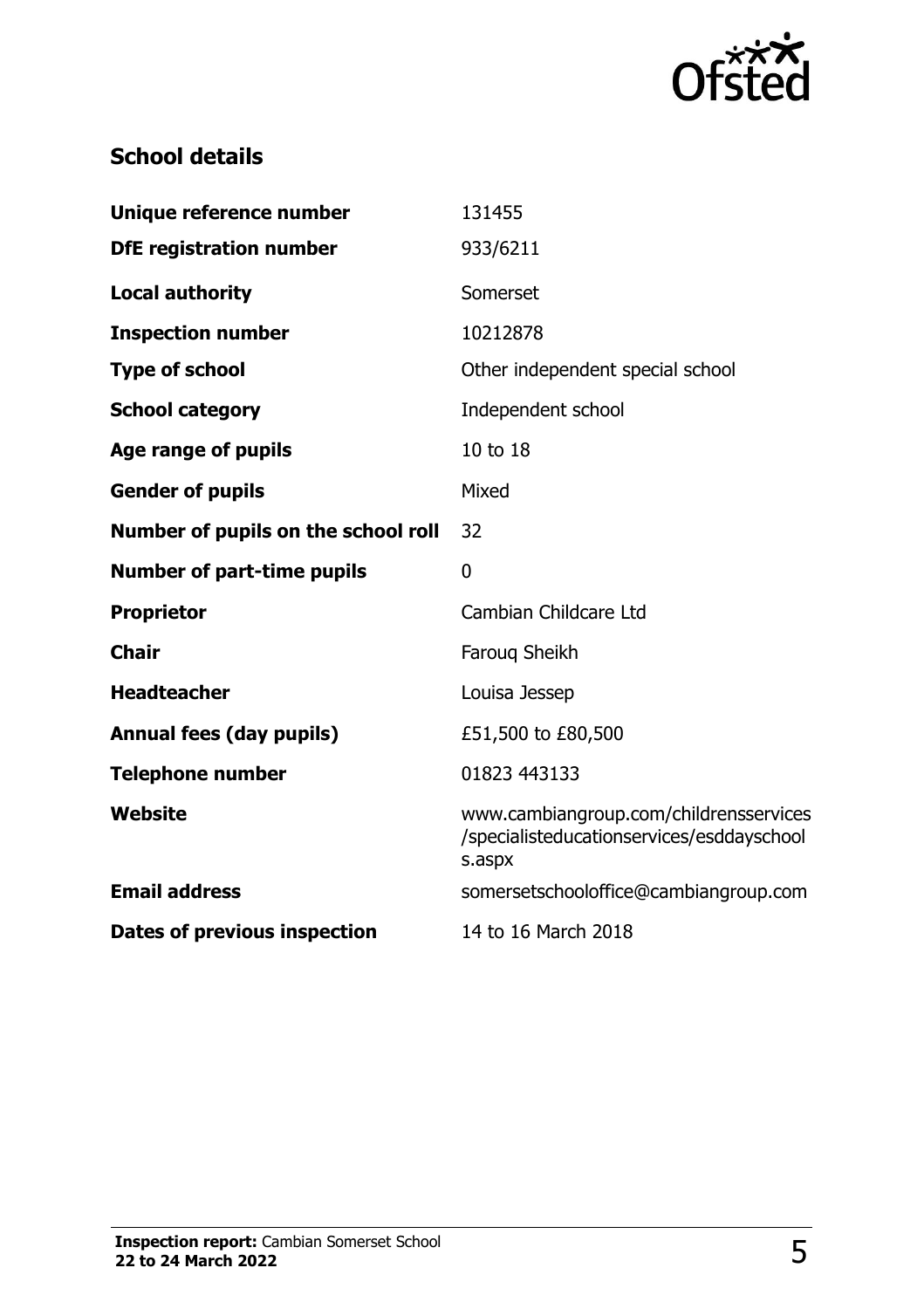

# **Information about this school**

- Cambian Somerset School is an independent special school. The school is part of the Cambian group, which provides specialist education and behavioural health services for children.
- The main school premises are located on the edge of the village of Creech St Michael, Somerset.
- Most pupils have autism spectrum disorder. Many have a range of additional social, emotional and mental health needs. Typically, pupils join the school after a period away from education or a series of unsuccessful placements in other schools.
- All pupils have an education, health and care plan. Pupils are placed at the school by their respective local authority.
- The school does uses six alternative providers. They are ROC, Project 1, REACH, EAQ, Inspire SouthWest and Wings Enabling.
- The last standard inspection of the school was in March 2018. An additional inspection was carried out in July 2019, when it was found that all standards were met.

#### **Information about this inspection**

Inspectors carried out this inspection under section 109(1) and (2) of the Education and Skills Act 2008. The purpose of the inspection is to advise the Secretary of State for Education about the school's suitability for continued registration as an independent school.

This was the first routine inspection of the school received since the COVID-19 pandemic began. Inspectors discussed the impact of the pandemic with school leaders and have taken that into account in their evaluation.

- Inspectors met with senior and curriculum leaders, including the interim headteacher. Inspectors also met with representatives from the Cambian Group, including the operational director who acts as the chair of governors at the school. Inspectors discussed leaders' evaluations, priorities for improvement, systems for monitoring and accountability, as well as the curriculum.
- Inspectors did deep dives into four subjects: English, mathematics, physical education and personal, social and health education. Inspectors met with senior and subject leaders, teachers and pupils. Inspectors also visited lessons and scrutinised pupils' work and talked to pupils. Inspectors reviewed some subject planning and spoke to leaders about other subjects. The lead inspector listened to some pupils read.
- Inspectors scrutinised feedback from 7 free-text responses to Parent View, Ofsted's online parents' survey.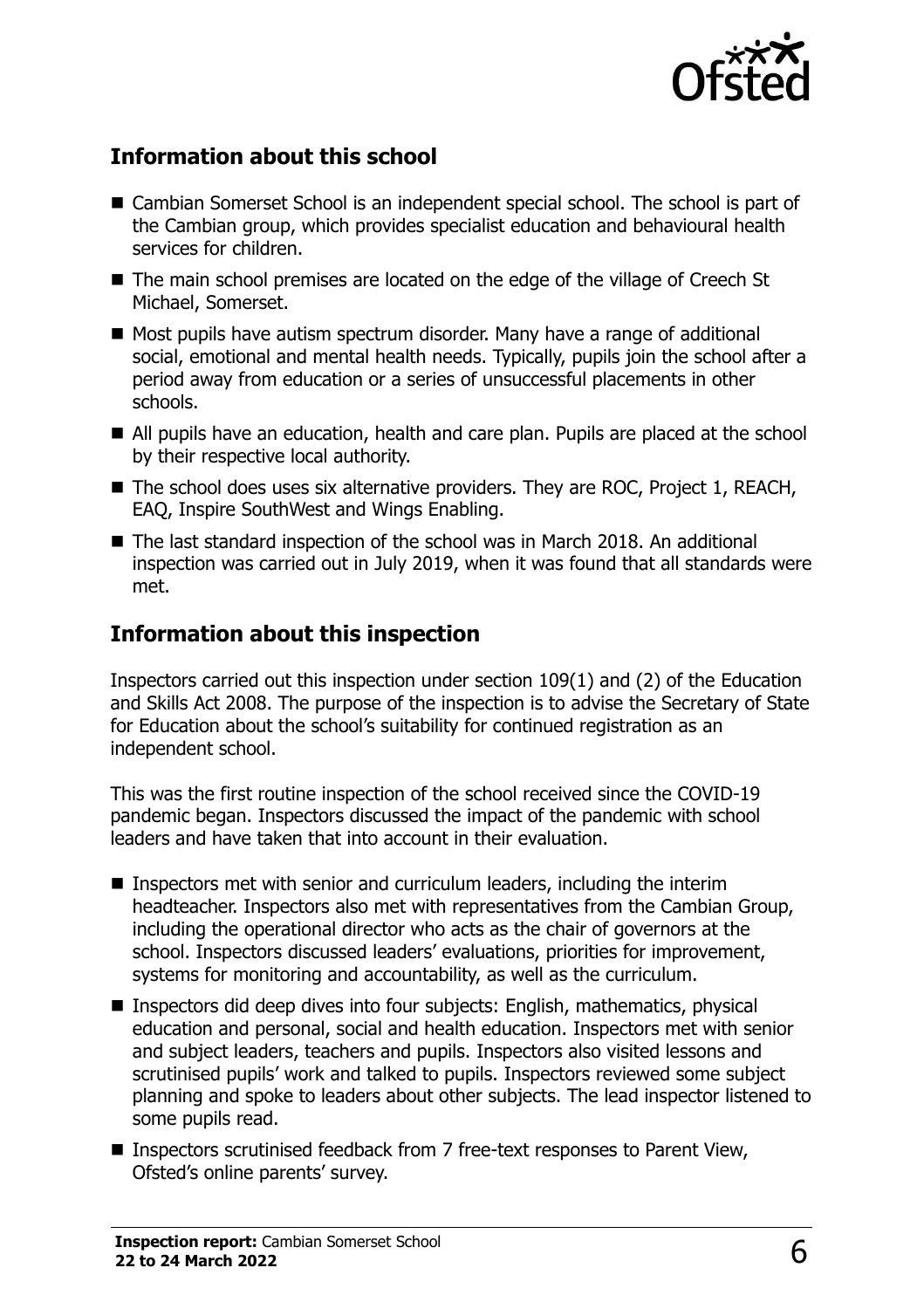

- Inspectors analysed school documentation, including leaders' evaluations and plans for improvement, external reports and paperwork relating to the work of those who govern the school. Inspectors scrutinised a range of policies and procedures, including those that relate to the curriculum.
- Inspectors reviewed safeguarding arrangements by meeting with the designated safeguarding lead, the school administrator and the interim headteacher. Inspectors reviewed safer recruitment processes, speaking to staff and to pupils. Inspectors analysed safeguarding procedures relating to the use of alternative provision. Inspectors also scrutinised school policies, governance arrangements, records of concern and links to other agencies.

#### **Inspection team**

Matthew Barnes, lead inspector Her Majesty's Inspector Martin Greenwood and Controller Controller Controller Controller Ofsted Inspector